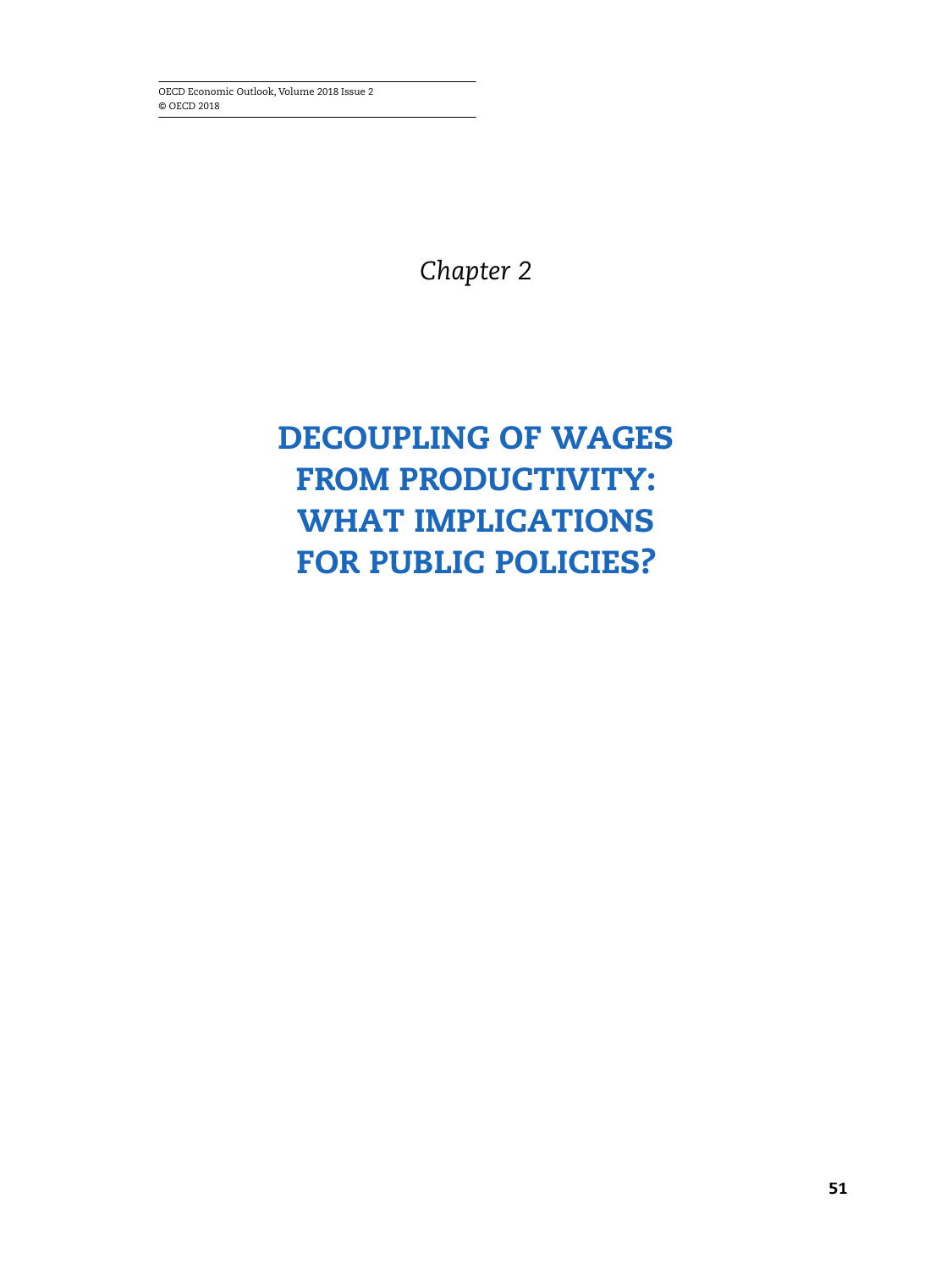# **Introduction and summary**

Several OECD countries have been grappling not only with slow productivity growth but have also experienced a slowdown in real average wage growth relative to productivity growth, which has been reflected in a falling share of wages in GDP. At the same time, growth in low and median wages has been lagging behind average wage growth, contributing to rising wage inequality. Together, these developments have resulted in the decoupling of growth in low and median wages from growth in productivity.

This chapter takes stock of recent OECD research on the drivers of wage-productivity decoupling and discusses implications for public policies. The main results can be summarised as follows:

- In a number of countries, decoupling has gone together with real median wage stagnation. In the United States, for instance, annual real median wage growth over the past two decades has been around ½ per cent whereas it has been between 1½ and 2 per cent in countries with similar productivity growth but no decoupling, such as France, Finland and the United Kingdom.
- Technological progress and the expansion of global value chains have contributed to the decoupling of real median wage growth from productivity growth, but there have been significant differences in firm dynamics across countries. Where real median wage growth has decoupled from labour productivity growth, firms at the technological frontier with low labour shares have pulled away from the remaining firms. The rise of the former firms has been accompanied by high productivity growth and large turnover at the technological frontier, suggesting that it reflects mainly technological dynamism.
- Public policies and institutions are important determinants of the link between productivity and wages. Investment in skills can ensure that the gains from technological progress are broadly shared with workers because capital is less easily substitutable for high-skilled labour as prices for new technologies fall. At the same time, active labour market policies play a useful role in preserving the labour market attachment and skills of workers who lose their jobs. Competition-friendly product market reforms can promote the transmission of productivity gains to wages by compressing product market rents that tend to accrue to capital but may lead to higher wage inequality by raising productivity and wage dispersion across firms. Where minimum wages are low or employment protection rules are particularly weak for some workers, raising minimum wages or strengthening employment protection for these workers could offset adverse effects of product market reform on wage inequality. However, where minimum wages are binding for a large share of workers and employment protection rules are strict, such measures risk triggering the substitution of capital for labour.

The remainder of the chapter is organised as follows. The next section describes the conceptual framework for breaking down the decoupling of real median wages from productivity into contributions from labour share and wage inequality developments. It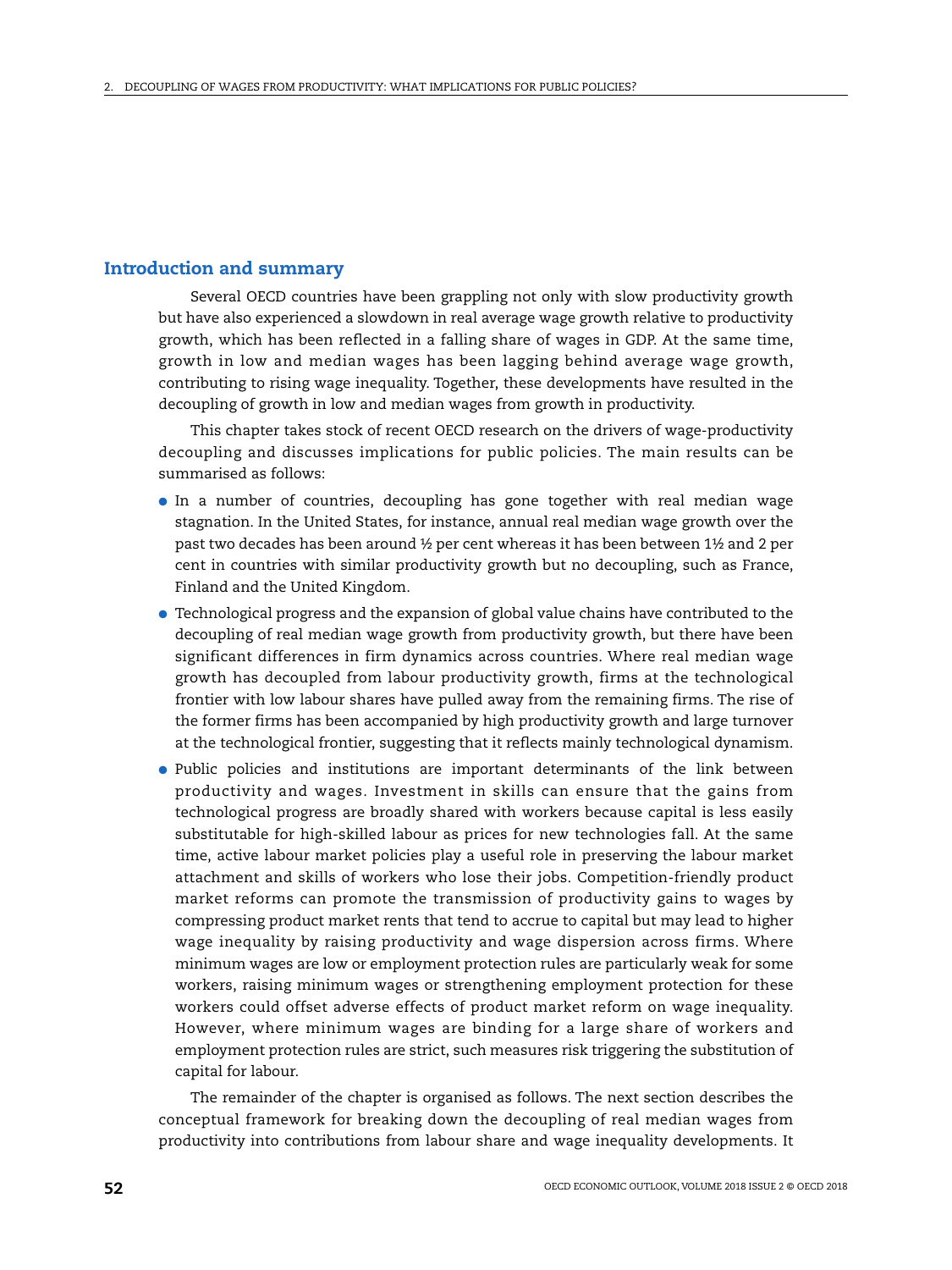also provides descriptive evidence on decoupling for the covered OECD countries based on aggregate data (Schwellnus et al., 2017). The following section summarises the results from OECD country, industry and firm-level studies on the effects of structural trends and policy developments for the transmission of productivity gains to real median wages, with a special emphasis on recent firm dynamics (Berlingieri et al., 2017; Pak and Schwellnus, 2018; Schwellnus et al., 2018).

## **Setting the scene**

### *A conceptual framework*

From an accounting perspective, aggregate decoupling of real median wage growth from labour productivity growth reflects *(i)* the decoupling of real *average* wage growth from labour productivity growth and/or *(ii)* the decoupling of real *median* wage growth from real *average* wage growth.1 When real wages are expressed in terms of output prices (as done in this chapter), decoupling of real *average* wage growth from labour productivity growth amounts to a decline in the labour share, while decoupling of real *median* wage growth from real *average* wage growth can be interpreted as a partial measure of wage inequality.2

Aggregate labour share and wage inequality developments can in turn be decomposed into within-firm and between-firm developments (Figure 2.1). For instance, a decline in the aggregate labour share may partly reflect a decline in the average labour share within firms (e.g. an increase in mark-ups in all firms) or a shift in composition towards low-labour-share firms (e.g. an increase in market shares of high-mark-up firms). Similarly, an increase in overall worker-level wage inequality may partly reflect an increase in average wage inequality within firms (e.g. an increase in executive compensation) or an increase in between-firm wage inequality (e.g. the highest-wage firms pulling away from the rest or the lowest-wage firms falling behind). Although technological change, the expansion of global value chains and public policies likely affect aggregate decoupling through all of the above microeconomic channels, only some of them are explored in this chapter. Incomplete coverage of small firms in the firm-level data underlying the labour share analysis precludes a fully-fledged shift-share decomposition. The unavailability of cross-country data that match employees to the firms where they work (matched employer-employee data) makes it impossible to decompose worker-level wage inequality into within-firm and between-firm developments.

2. Labour productivity is computed real gross value added at factor cost per worker. From an income distribution perspective, it may be desirable to base labour productivity on net rather than gross value added, since only value added net of capital depreciation is available for compensation of workers (Bridgman, 2014; Rognlie, 2015; Cho et al., 2017). However, there is large uncertainty around measures of capital depreciation in the national accounts, because depreciation is unobserved and needs to be imputed. The underlying imputation methods also tend to differ across countries, thus making net value added less internationally comparable than gross value added. Moreover, netting out depreciation can lead to highly cyclical measures of value added, thereby distorting measures of medium-term productivity growth (Schwellnus et al., 2017). The measure of wages used in this paper is computed as compensation per worker, which includes non-wage elements, such as employer and employee social security contributions, so that decoupling is not affected by changes in non-wage compensation. It is deflated using the value added price index. Expressing real wages in terms of consumer prices rather than value added prices would typically imply more decoupling, since consumer prices have grown at a higher rate than producer prices in most OECD countries.

<sup>1.</sup> Previous studies on decoupling that use similar accounting decompositions include Bivens and Mishel (2015), Sharpe and Uguccioni (2017) and Pessoa and van Reenen (2013).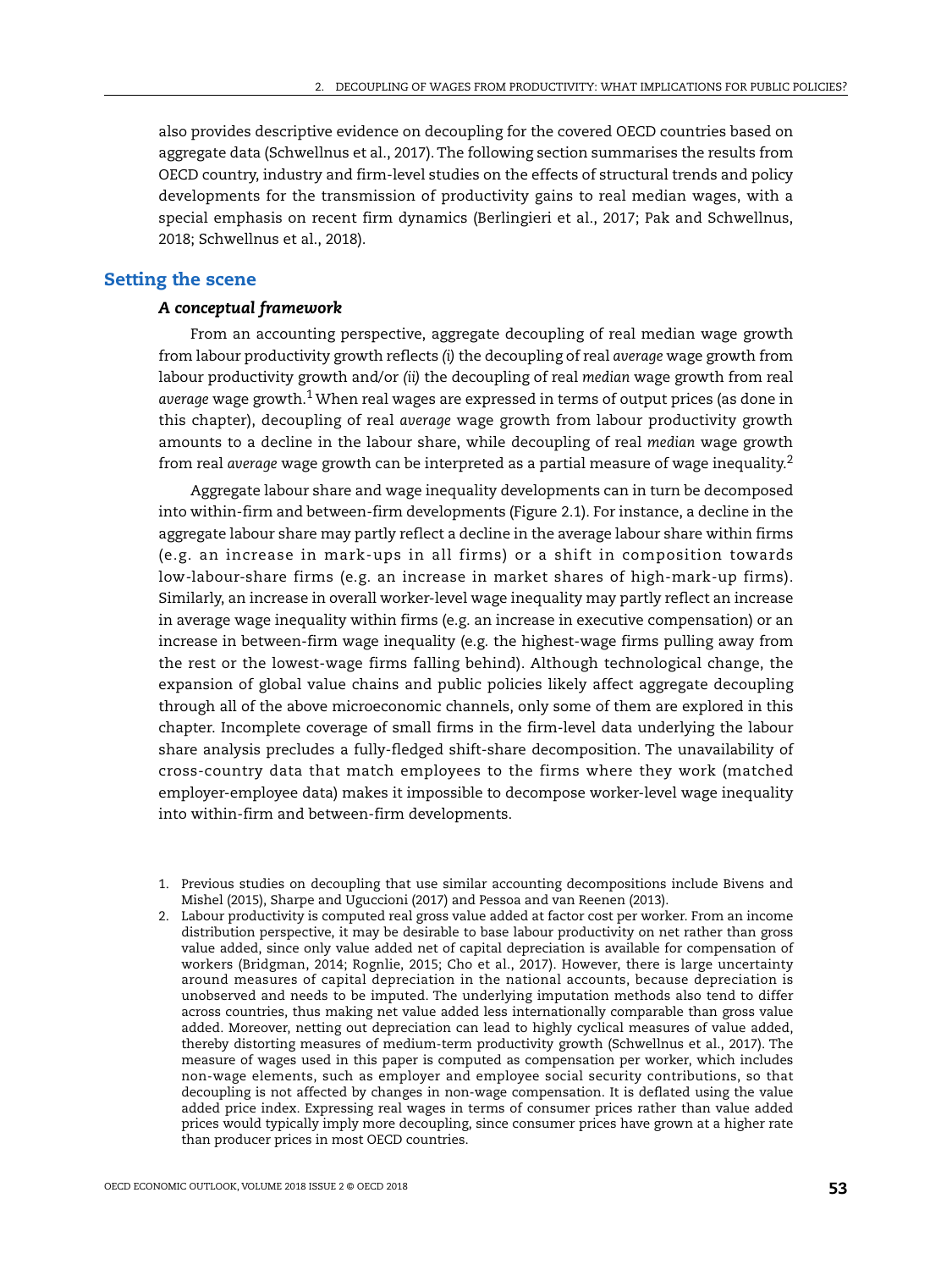

Figure 2.1. **The conceptual framework underlying the analysis of decoupling**

*Source:* OECD.

Given these data limitations, the labour share analysis summarised below provides descriptive evidence on the role of firms at the technological frontier (that are well covered in available firm-level data) for aggregate labour share developments. The role of the structural and policy drivers in labour share developments is explored directly at the country and industry-levels. The wage inequality analysis mainly focuses on between-firm wage inequality, providing both descriptive evidence on its role for worker-level inequality and econometric evidence on its structural and policy determinants using micro-aggregated data from the OECD MultiProd project.<sup>3</sup> Complementary evidence from country-level data directly links aggregate wage inequality to technology, trade and public policies.

Technological change and global value chain expansion may impact labour shares and wage inequality in a similar fashion. They may induce capital-labour substitution (the substitution of capital for labour) and reduce the relative demand for low-skilled workers, thereby simultaneously reducing labour shares and pushing up wage inequality

<sup>3.</sup> See *<http://www.oecd.org/sti/ind/multiprod.htm>* and Berlingieri et al. (2017) for more detail about the MultiProd project.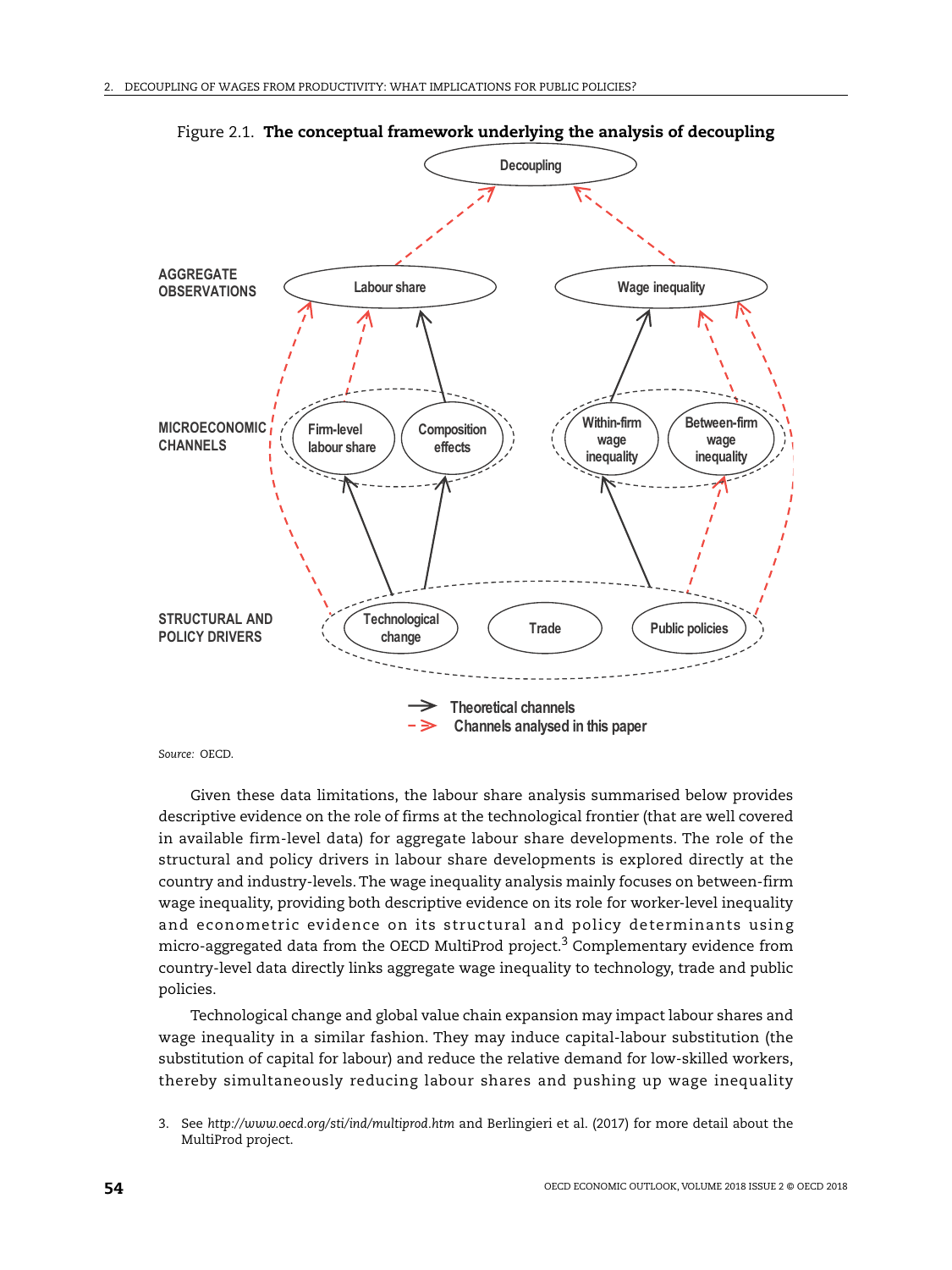(Karabarbounis and Neiman, 2014; Acemoglu and Autor, 2011). By contrast, public policy reforms may have conflicting effects on labour shares and wage inequality. For instance, an increase in the minimum wage likely reduces wage inequality by raising wages at the lower end of the wage distribution, but it may also induce capital-labour substitution, especially if minimum wages are already binding for a large share of workers, thereby reducing the labour share.

## *The facts: Aggregate and disaggregated perspectives*

On average across 24 OECD countries, there has been significant decoupling of real median wage growth from productivity growth over the past two decades (Figure 2.2). Since labour share fluctuations in the primary, housing and non-market sectors are largely determined by changes in asset prices or imputation choices and may therefore have different distributional implications from those in the production sector, they are excluded from the analysis.4

There have been large cross-country differences, both in overall decoupling and the extent to which it has gone together with real median wage stagnation (Table 2.1). In a number of countries with above-average productivity growth, such as Korea, Poland or the Slovak Republic, real median wages have grown well above the OECD average despite



Figure 2.2. **Real median wages have decoupled from labour productivity**

Total economy excluding primary, housing and non-market industries

*Note:* Employment weighted average of 24 countries (two-year moving averages ending in the indicated years). 1995-2013 for Finland, Germany, Japan, Korea, the United States; 1995-2012 for France, Italy, Sweden; 1996-2013 for Austria, Belgium, the United Kingdom; 1996-2012 for Australia, Spain; 1997-2013 for the Czech Republic, Denmark, Hungary; 1997-2012 for Poland; 1996-2010 for the Netherlands; 1998-2013 for Norway; 1998-2012 for Canada, New Zealand; 1999-2013 for Ireland; 2002-2011 for Israel; 2003-2013 for the Slovak Republic. All series are deflated by the value added price index excluding the primary, housing and non-market industries. The industries excluded are the following (ISIC rev. 4 classification): (1) Agriculture, Forestry and Fishing (A), (2) Mining and quarrying (B), (3) Real estate activities (L), (4) Public administration and defence, compulsory social security (O), (5) Education (P), (6) Human health and social work activities (Q), (7) Activities of households as employers (T), and (8) Activities of extraterritorial organisations and bodies (U). *Source:* OECD National Accounts Database, OECD Earnings Distribution Database.

1 2 *<http://dx.doi.org/10.1787/888933876195>*

4. The primary, housing and non-market sectors account for around 30% of value added in OECD countries. Total-economy labour shares include sectors for which labour shares are largely determined by fluctuations in commodity and asset prices, such as the primary and housing sectors, or for which labour shares are driven by imputation choices, such as the non-market sector.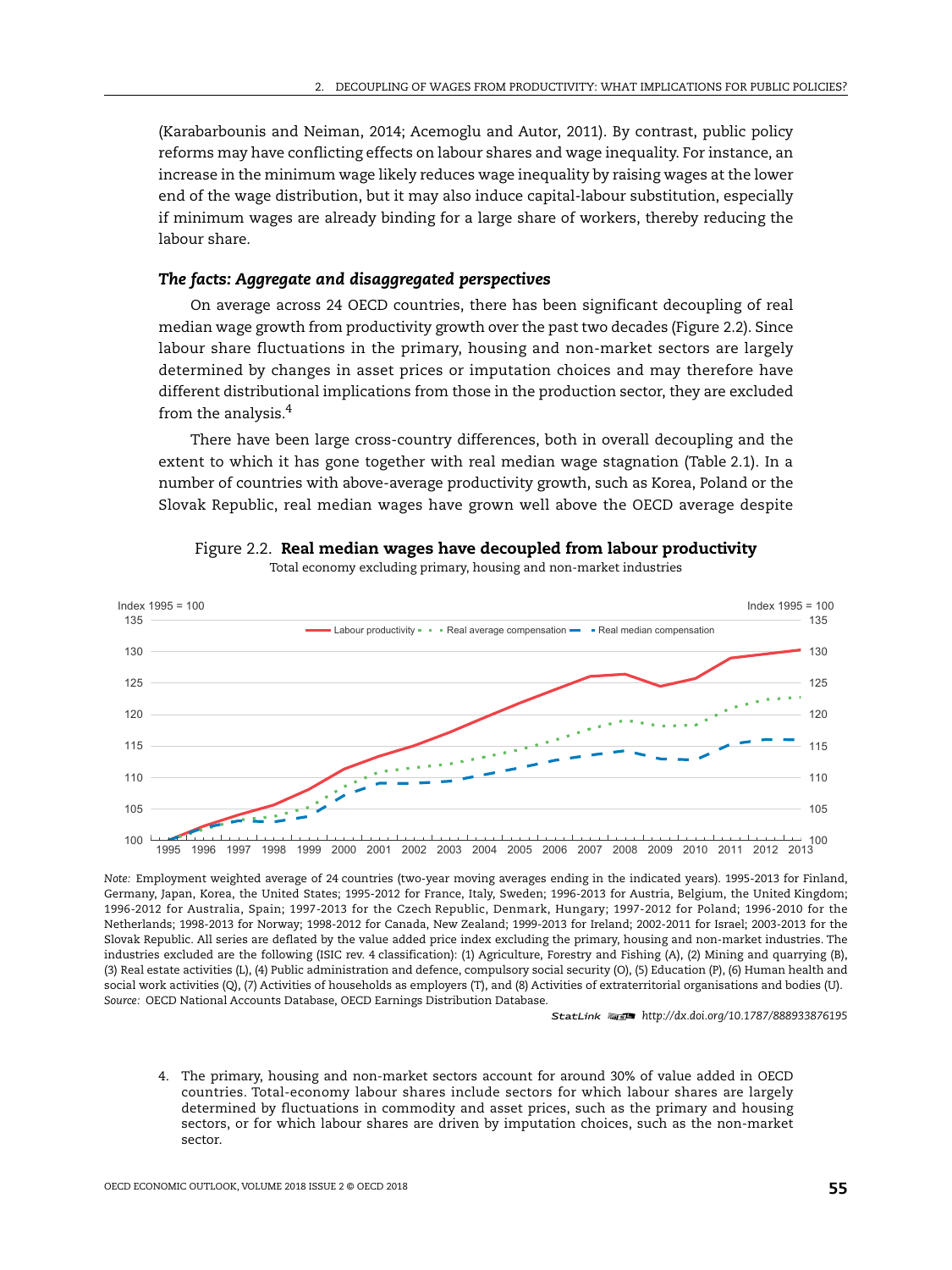significant wage-productivity decoupling. However, where productivity growth has been around or below the OECD average, such as in Canada, Japan and the United States, decoupling has been associated with near-stagnation of real median wages. In about a third of the covered OECD countries, real median wages have grown at similar or even higher rates than labour productivity. In some countries, such as the Czech Republic or Sweden, this has been associated with above-average real median wage growth, but in some others with below-average productivity growth, including Italy and Spain, real median wages have nonetheless grown at very low rates.

|                           | Average annual growth rates |                          |                         | <b>Contribution to</b><br>decoupling of |                    |                     |
|---------------------------|-----------------------------|--------------------------|-------------------------|-----------------------------------------|--------------------|---------------------|
|                           | Labour<br>productivity      | Real<br>average<br>wages | Real<br>median<br>wages | Labour<br>share                         | Wage<br>inequality | Total<br>decoupling |
|                           | (1)                         | (2)                      | (3)                     | $(2) - (1)$                             | $(3) - (2)$        | $(3) - (1)$         |
| Poland                    | 4.2                         | 2.8                      | 2.2                     | $-1.3$                                  | $-0.6$             | $-2.0$              |
| Korea                     | 4.1                         | 3.1                      | 2.7                     | $-1.1$                                  | $-0.4$             | $-1.5$              |
| <b>United States</b>      | 1.8                         | 1.2                      | 0.5                     | $-0.6$                                  | $-0.7$             | $-1.3$              |
| Hungary                   | 1.9                         | 1.5                      | 0.6                     | $-0.4$                                  | $-0.9$             | $-1.3$              |
| Ireland                   | 2.5                         | 1.4                      | 1.3                     | $-1.1$                                  | $-0.1$             | $-1.2$              |
| Canada                    | 0.9                         | 0.4                      | 0.2                     | $-0.5$                                  | $-0.2$             | $-0.7$              |
| <b>Netherlands</b>        | 1.8                         | 1.3                      | 1.1                     | $-0.5$                                  | $-0.2$             | $-0.7$              |
| Australia                 | 1.6                         | 1.2                      | 1.0                     | $-0.4$                                  | $-0.3$             | $-0.7$              |
| <b>Israel</b>             | 1.6                         | 0.7                      | 0.9                     | $-0.9$                                  | 0.2                | $-0.7$              |
| Japan                     | 0.7                         | 0.3                      | 0.2                     | $-0.5$                                  | $-0.1$             | $-0.5$              |
| Slovak Republic           | 3.8                         | 3.6                      | 3.3                     | $-0.2$                                  | $-0.3$             | $-0.5$              |
| Belgium                   | 1.4                         | 1.1                      | 1.0                     | $-0.3$                                  | $-0.1$             | $-0.4$              |
| Germany                   | 0.7                         | 0.6                      | 0.5                     | $-0.1$                                  | $-0.1$             | $-0.2$              |
| Austria                   | 1.1                         | 1.0                      | 0.9                     | $-0.1$                                  | $-0.1$             | $-0.2$              |
| Norway                    | 1.5                         | 1.4                      | 1.3                     | $-0.1$                                  | $-0.1$             | $-0.2$              |
| <b>Czech Republic</b>     | 3.2                         | 3.6                      | 3.2                     | 0.4                                     | $-0.4$             | 0.0                 |
| New Zealand               | 1.0                         | 1.4                      | 1.0                     | 0.4                                     | $-0.4$             | 0.1                 |
| Denmark                   | 1.1                         | 1.4                      | 1.3                     | 0.3                                     | $-0.1$             | 0.2                 |
| Sweden                    | 2.4                         | 2.7                      | 2.6                     | 0.3                                     | $-0.1$             | 0.2                 |
| France                    | 1.1                         | 1.4                      | 1.4                     | 0.3                                     | 0.0                | 0.3                 |
| United Kingdom            | 1.2                         | 1.8                      | 1.6                     | 0.6                                     | $-0.2$             | 0.4                 |
| Finland                   | 1.5                         | 2.0                      | 1.9                     | 0.5                                     | $-0.1$             | 0.4                 |
| Spain                     | 0.1                         | 0.3                      | 0.6                     | 0.2                                     | 0.3                | 0.5                 |
| Italy                     | $-0.3$                      | 0.3                      | 0.2                     | 0.5                                     | 0.0                | 0.5                 |
| OECD (weighted average)   | 1.5                         | 1.2                      | 0.8                     | $-0.3$                                  | $-0.3$             | $-0.7$              |
| OECD (unweighted average) | 1.7                         | 1.5                      | 1.3                     | $-0.2$                                  | $-0.2$             | $-0.4$              |

Table 2.1. **There are large cross-country differences in macro-level decoupling** Excluding primary, housing and non-market sectors, annualised growth rates in percentage points,1995-2013

*Note:* Countries are ordered in ascending order of the column "Total decoupling". The weighted average is an employment weighted average of 24 countries. Contributions are based on the exact numbers underlying columns (1)-(3) and may therefore differ from those implied by the reported rounded numbers. For most countries, data on real median wages are not available after 2013 in the OECD Earnings Database, which precludes covering the period 2014-17.

Source : OECD National Accounts database. OECD Earnings Distribution database.

1 2 *<http://dx.doi.org/10.1787/888933876271>*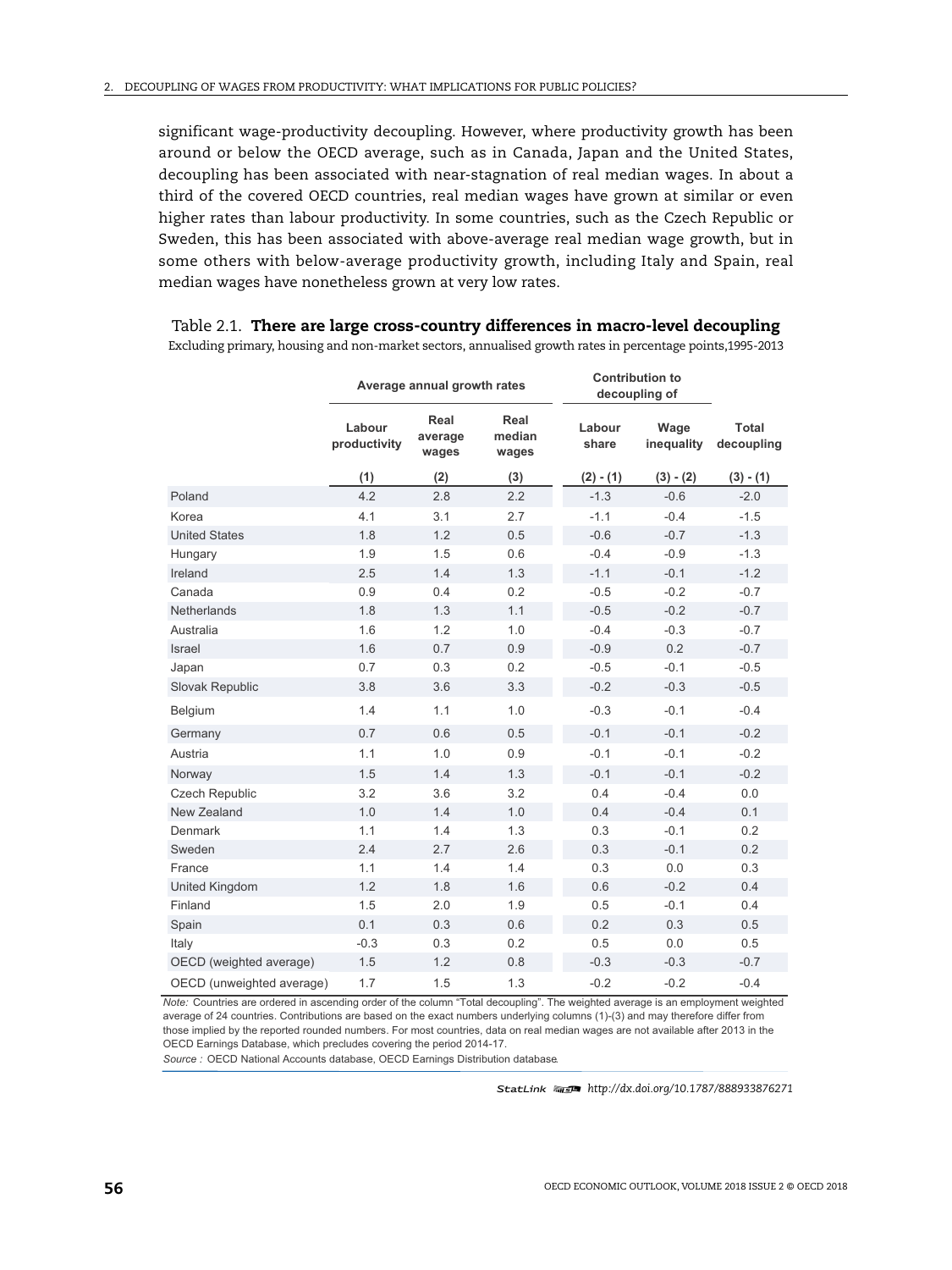There have also been large differences in the relative contributions of labour shares and wage inequality to overall decoupling, suggesting that country-specific factors matter, including labour and product market policies and the level and distribution of skills in the population (Table 2.1). For instance, in the United States around half of the decoupling (0.6 percentage points of 1.3 percentage points) is explained by the decline in the labour share while it explains virtually all decoupling in Japan.

The aggregate decoupling of median wages from productivity partly reflects declines in labour shares at the technological frontier (defined as the top 5% of firms in terms of labour productivity within each country group in each industry and year). In countries where aggregate labour shares have declined, the decoupling of real wages from productivity has been particularly pronounced in firms at the technological frontier (Figure 2.3).<sup>5</sup> This could indicate the presence of "winner-takes-most" dynamics, as frontier firms take advantage of technology or globalisation-related increases in economies of scale and scope to reduce the share of fixed labour costs in value-added (e.g. related to research and development, product design or marketing) and/or gain a dominant position that allows them to raise their mark-ups (Autor et al., 2017; Calligaris et al., 2018; Philippon, 2018). By contrast, there has been no such decoupling of real wages from productivity in frontier firms in countries where labour shares have increased.

The decoupling of wages from productivity at the technological frontier has been accompanied by increasing market shares of frontier firms (Andrews et al., 2016;



Figure 2.3. **Average wages and productivity in frontier firms and others**

*Note:* Labour productivity and real wages are computed as the unweighted mean across firms of real value added per worker and real labour compensation per worker. Frontier firms are defined as the top 5% of firms in terms of labour productivity within each country group in each industry and year. The countries with a decline in the labour share excluding the primary, housing, financial and non-market industries, over the period 2001-2013 are: Belgium, Denmark, Germany, Ireland, Japan, Korea, Sweden, the United Kingdom and the United States. The countries with an increase are: Austria, Czech Republic, Estonia, Finland, France, Italy, the Netherlands and Spain. *Source:* [Schwellnus, C., M. Park, P. Pionnier and E. Crivellaro \(2018\), "Labour Share Developments Over the Past Two Decades: The Role of](http://dx.doi.org/10.1787/3eb9f9ed-en) [Technological Progress, Globalisation and "Winner-Takes-Most" Dynamics",](http://dx.doi.org/10.1787/3eb9f9ed-en) *OECD Economic Department Working Papers*, No. 1503, OECD Publishing, Paris.

1 2 *<http://dx.doi.org/10.1787/888933876214>*

5. The decoupling of wages from productivity in frontier firms is unlikely to reflect increases in stock option compensation, as the sample period 2001-13 was characterised by low average stock returns. Song et al. (2015) show that compensation including stock options of top executives in the largest US firms has moved roughly in line with that of other workers in these firms after 1999.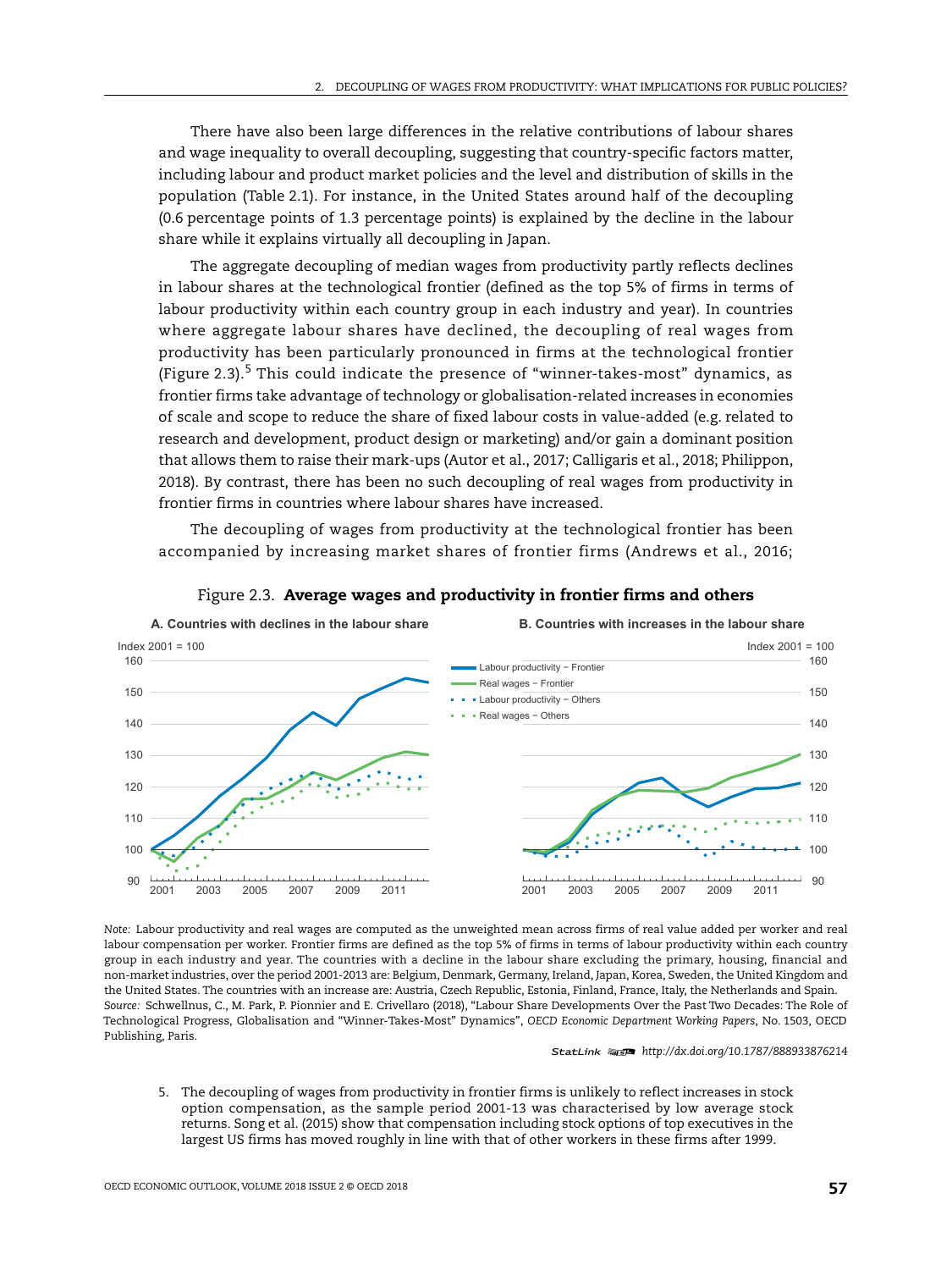Schwellnus et al., 2018). Since labour shares in such firms are typically significantly lower than in other firms, this has put further downward pressure on labour shares. In principle, this could indicate a rise in anti-competitive forces, but it could also be related to a temporary rise in market concentration stemming from technological dynamism. Indeed, the decoupling of wages from productivity at the technological frontier primarily reflects the entry of firms with low labour shares into the technological frontier (Schwellnus et al., 2018). Moreover, growing market concentration in the United States appears to occur primarily in industries with rapid technological change (Autor et al., 2017). Similarly, the increase in mark-ups has been particularly pronounced in digital-intensive services sectors, where technological change has been faster (Calligaris et al., 2018). Nevertheless, there is a risk that over time incumbent technological leaders attempt to reduce the threat of market entry through anti-competitive practices.

Productivity and wages in high-performing firms have diverged from the remaining firms, contributing to increasing wage dispersion across workers (Berlingieri et al., 2017) (Figure 2.4).<sup>6</sup> Such cross-firm productivity and wage divergence could partly reflect



#### Figure 2.4. **'The Great Divergence(s)' in wages and productivity** 90-10 percentile ratio

*Note:* The solid and dashed lines are based on the estimated year dummies of a regression of, respectively, log-productivity and wage dispersion across firms within country-sector pairs in the following countries: Australia, Austria, Belgium, Chile, Denmark, Finland, France, Hungary, Italy, Japan, the Netherlands, New Zealand, Norway, and Sweden. The dotted line is based on the year dummy estimates of a regression of the overall cross-worker wage dispersion from the OECD Earnings Distribution database within each country (Australia, Finland, France, Hungary, Italy, Japan, the Netherlands, New Zealand, Norway, and Sweden).

*Source:* [Berlingieri G.,P. Blanchenay and C. Criscuolo \(2017\), "The Great Divergence\(s\)",](http://dx.doi.org/10.1787/888933876233) *OECD Science, Technology and Industry Policy Papers*, No. 39, OECD Publishing, Paris.

1 2 *<http://dx.doi.org/10.1787/888933876233>*

6. The 90-10 percentile ratio of worker-level wages is highly correlated with the ratio of average wages to median wages, i.e. the measure of wage dispersion used in the aggregate analysis. This is consistent with a large body of evidence based on linked employer-employee data suggesting that between-firm wage divergence is a key explanation of wage divergence across individual workers, including for Brazil (Helpman et al., 2017), Denmark (Bagger et al., 2013), Germany (Baumgarten et al., 2016; Card et al.,2013; Goldschmidt and Schmieder, 2015), Italy (Card et al., 2014), Portugal (Card et al., 2016), Sweden (Skans et al., 2009), United Kingdom (Faggio et al., 2010) and the United States (Dunne et al., 2004; Barth et al., 2016; Song et al., 2015).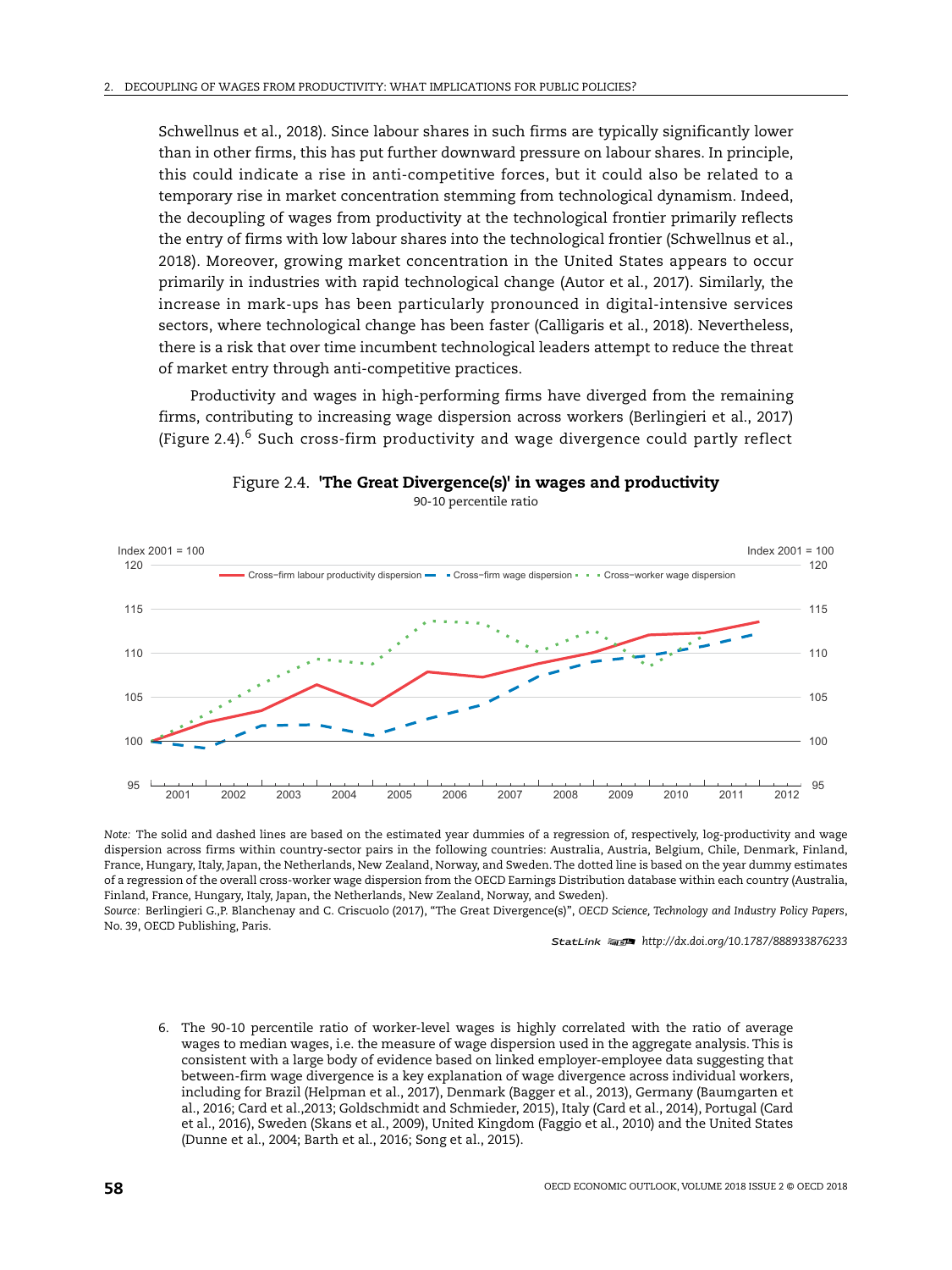fundamental performance differences across firms that are passed on to wages because of rent sharing. Alternatively, it could reflect the sorting of high-wage workers into high-pay firms and low-wage workers into low-pay ones, which may in turn be related to increased outsourcing.

# **The drivers: Aggregate and disaggregated evidence**

## *Technological change*

Technology-driven declines in investment prices reduce the labour share (Schwellnus et al., 2018). On average across industries, a decline in investment prices relative to value-added prices of 9% – which is around the average decline in relative investment prices observed over the period 1995-2013 in the OECD – reduces the labour share by approximately 1.7 percentage points. This may be due to technological progress having become more labour displacing over time, with particularly large labour-displacing effects in the 2000s (Autor and Salomons, 2018). On the one hand, new technology extends the range of existing tasks that can be carried out by machines, thereby displacing workers and reducing the labour share. On the other hand, new technology also creates new tasks that cannot be carried out by machines (Acemoglu and Restrepo, 2018). As the nature of technological progress changes, the balance between labour displacement and task creation from new technologies may shift. In particular, information and communication technologies (ICT) may have shifted the balance towards labour displacement and facilitated the emergence of "superstar" firms with very low labour shares.<sup>7</sup>

Technological change also appears to contribute to rising wage inequality. With given endowments of low and high-skilled labour (whose stock can be adjusted only slowly over time), technological change can raise wage inequality if it complements high-skilled workers but substitutes for low-skilled workers. Consistent with this hypothesis, the ratio of R&D spending to GDP is positively associated with wage inequality at the aggregate level (De Serres and Schwellnus, 2018) and digitalisation is positively associated with higher wage dispersion between firms (Berlingieri et al., 2017).

## *Expansion of global value chains*

Recent OECD analysis further suggests that global value chain expansion has compressed labour shares (Schwellnus et al., 2018). Indeed, an increase in global value chain participation of 10 percentage points of value added reduces the labour share by 1 percentage point. Given that the average increase in global value chain participation observed in the OECD over 1995-2013 was around 6 percentage points of value added, this

<sup>7.</sup> The result that technology-driven declines in relative investment prices reduce the labour share implies an elasticity of substitution between capital and labour above unity. Although Karabarbounis and Neiman (2014) obtain an elasticity of substitution in the range of 1.2-1.5 in a similar setup as the OECD studies summarised in this chapter, most estimates suggest an elasticity of substitution below one (Chirinko, 2008). The high elasticity of substitution implied by recent OECD studies could partly reflect the recent sample period as the elasticity of substitution between ICT capital that emerged in the 1990s and labour is significantly higher than for other capital goods and is well above unity (Tevlin and Whelan, 2003; Bakhshi et al., 2003).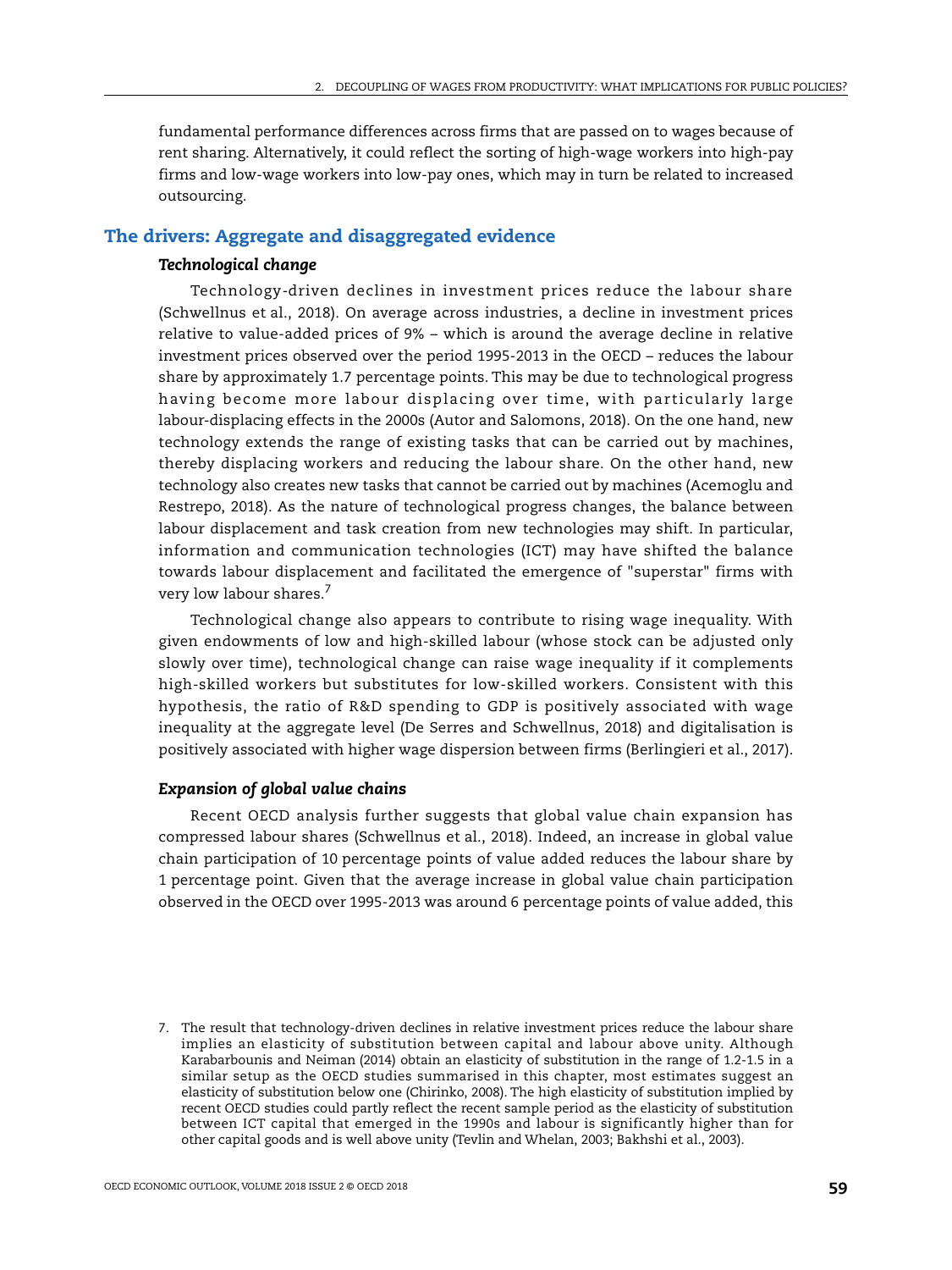suggests that on average across countries the expansion of global value chains reduced the labour share by 0.6 percentage points. With the caveat that global value chain expansion is unlikely to be independent of technological change (Bloom et al., 2016), quantitatively its effect appears to be only around a third of that from declines in relative investment prices.

Trade integration also appears to play a role in increased wage inequality. At the aggregate level, the ratio of median to average wages is negatively associated with value added imports, especially from China (De Serres and Schwellnus, 2018). This could reflect the fact that increased trade integration with China has reduced labour demand more among low-skilled workers than among high-skilled workers (Autor et al., 2015; Autor et al., 2016). Evidence from micro-aggregated data further suggests that betweenfirm wage dispersion increased in sectors that became more open to trade (Berlingieri et al., 2017).<sup>8</sup>

Overall, the empirical evidence based on a variety of data sources and methodologies consistently suggests that technological change and increased trade integration have contributed to the decoupling of median wages from productivity, both by lowering labour shares and raising wage inequality. This does not imply that technological change and increased trade integration harm workers, since a large body of evidence suggests that these developments raise aggregate productivity, including through efficiency-enhancing reallocation, reduce prices and expand the range of available products (Melitz and Redding, 2014; OECD, 2015). However, it raises the question of how public policies can contribute to the broader sharing of the productivity gains from technological change and increased trade integration.

#### *The role of public policies and institutions*

Public policies play a key role in ensuring that productivity gains from technological change and global value chain expansion are broadly shared with workers. Based on several recent OECD studies, a number of key findings emerge (Table 2.2).<sup>9</sup> In particular, enhancing and preserving workers' skills is crucial not only for raising productivity growth but also for promoting a broader sharing of productivity gains, both by supporting wages at the bottom of the wage distribution and raising labour shares. By contrast, a number of other policies that tend to raise productivity growth can have conflicting effects on labour shares and wage inequality, with the relative size of these effects likely to depend on initial policy settings.

<sup>8.</sup> This is in line with existing studies on the role of trade on wage inequality based on matched employer-employee data in individual countries, including Germany and Brazil (Baumgarten et al., 2016; Helpman et al., 2017).

<sup>9.</sup> Taxes may change the relative price of capital to labour and induce capital-labour substitution. However, recent OECD evidence does not provide clear-cut conclusions on the effects of social security taxes and corporate taxes on the labour share. This is consistent with recent IMF evidence that does not find any effect of corporate taxation on the labour share (IMF, 2017).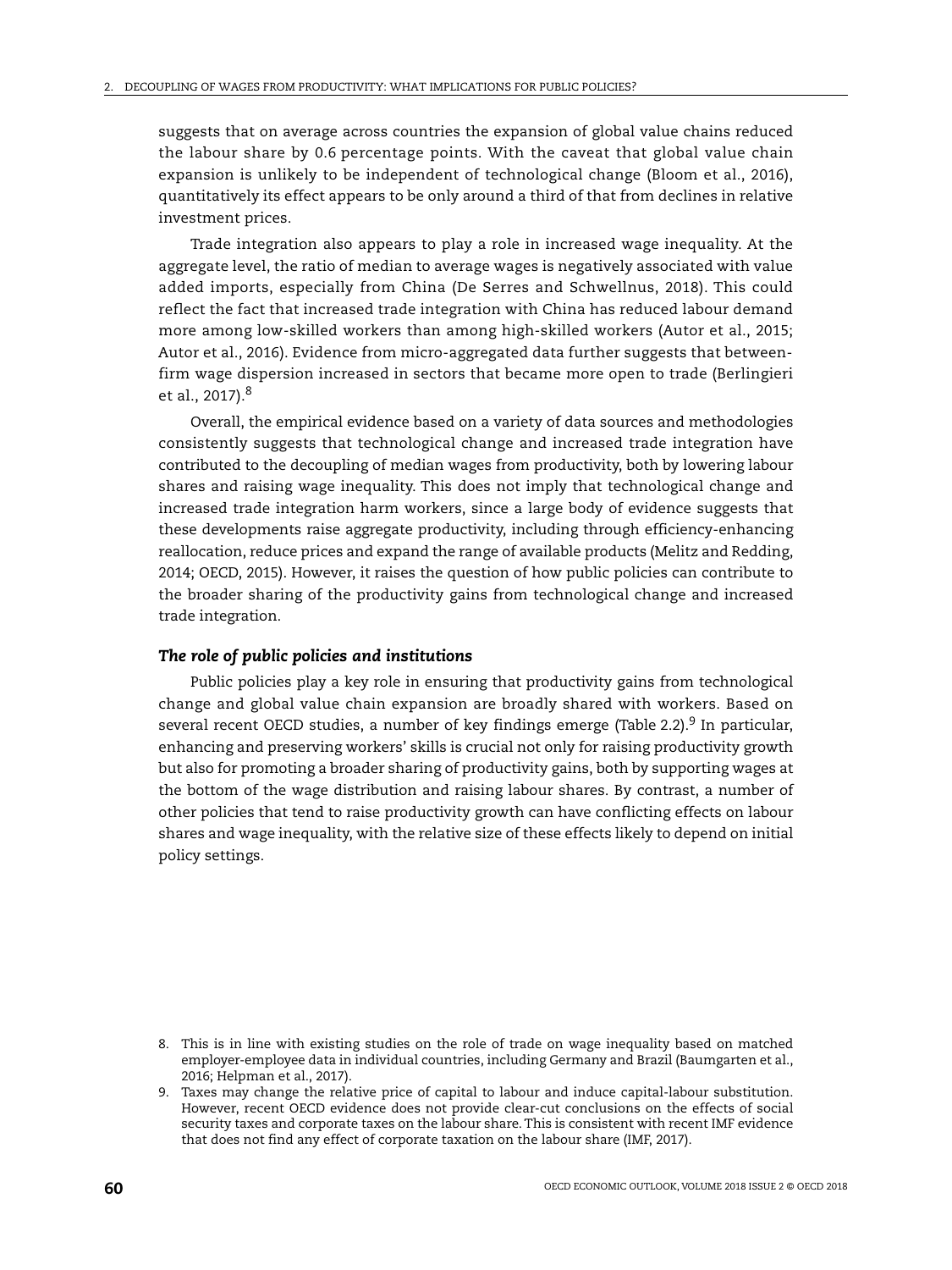#### Table 2.2. **Drivers of decoupling**

Average effects across countries, based on recent OECD research

|                                               | Ratio of average wages to<br>labour productivity | Ratio of median to average<br>wages or ratio of bottom to<br>top firm-level wages |  |  |
|-----------------------------------------------|--------------------------------------------------|-----------------------------------------------------------------------------------|--|--|
|                                               | Labour share <sup>1</sup>                        | Inverse measure of wage<br>inequality $^2$                                        |  |  |
| Technological change                          |                                                  |                                                                                   |  |  |
| Trade integration                             |                                                  |                                                                                   |  |  |
| High skills                                   | ↗                                                | ↗                                                                                 |  |  |
| Competition-friendly product market<br>reform | ↗                                                |                                                                                   |  |  |
| Loosening of employment protection            | ↗                                                | $\blacktriangle$                                                                  |  |  |
| Minimum wage reduction                        |                                                  | ↘                                                                                 |  |  |
| Collective bargaining decentralisation        |                                                  |                                                                                   |  |  |
| ALMP spending increase                        |                                                  |                                                                                   |  |  |

*Note:* The arrows indicate average effects across countries, with country-specific effects likely depending on initial levels of structural and policy drivers. Downward-pointing arrows indicate decoupling of low-/middle-wages from productivity, in the sense of lower real wage growth of low-/middle-wage workers relative to productivity growth. Upward-pointing arrows denote the opposite effect,  $\odot$  indicate statistical insignificance and question marks indicate that drivers have not been subject to robust empirical analysis in the context of the studies reviewed in this chapter.

1. Based on Schwellnus et al. (2018) and Pak and Schwellnus (2018).

2. Based on De Serres and Schwellnus (2018) and Berlingieri, Blanchenay and Criscuolo (2017).

Source: Schwellnus, C., M.Pak, P.Pionnier and E.Crivellaro (2018), "Labour Share Developments Over the Past Two Decades: The Role of Technological Progress, Globalisation and 'Winner-Takes-Most' Dynamics", OECD Econo*mics Department Working* Papers, No 1503; Pak, M. and C. Schwellnus (2018), "Labour Share Developments Over the Past Two Decades: The Role of Public Policies", OECD Economics Department Working Papers, forthcoming; de Serres, A. and C. Schwellnus (2018), "A General Equilibrium (LM and PM reforms) Perspective to Inequality", in Astarita, C. and G. D'Adamo (eds.) "Inequality and Structural Reforms: Methodological Concerns and Lessons from Policy, Workshop Proceedings", European Economy Discussion Papers No. 71, European Commission, Brussels; Berlingieri, G., P. Blanchenay and C. Criscuolo (2017), "The Great Divergence(s) ", OECD Science, Technology and Industry Policy Papers, No. 39.

Labour share declines associated with relative investment price declines are lower in countries and industries with a high share of high-skilled workers (Figure 2.5). Even in a high-routine industry a decline in the relative investment price results in an only modest decline in the labour share if the industry employs a high share of workers with high numeracy or problem-solving skills (Schwellnus et al., 2018). This is likely due to the fact that skills are a key determinant of the substitutability of capital for labour, with higher skills typically found to reduce capital-labour substitutability (Krusell et al., 2000).

Competition-friendly product market policies do not only raise productivity but also support the transmission of productivity gains to average wages. The impact of competition-friendly product market reforms on the labour share is *a priori* ambiguous: while reductions in product market rents appropriated by capital owners tend to raise the labour share, reductions in regulatory barriers to investment could induce capital-labour substitution. However, the empirical results suggest that the upward effect on the labour share of competition-friendly product market reforms through a reduction in mark-ups outweighs the downward effect through capital-labour substitution, so that the labour share increases in response to such reforms.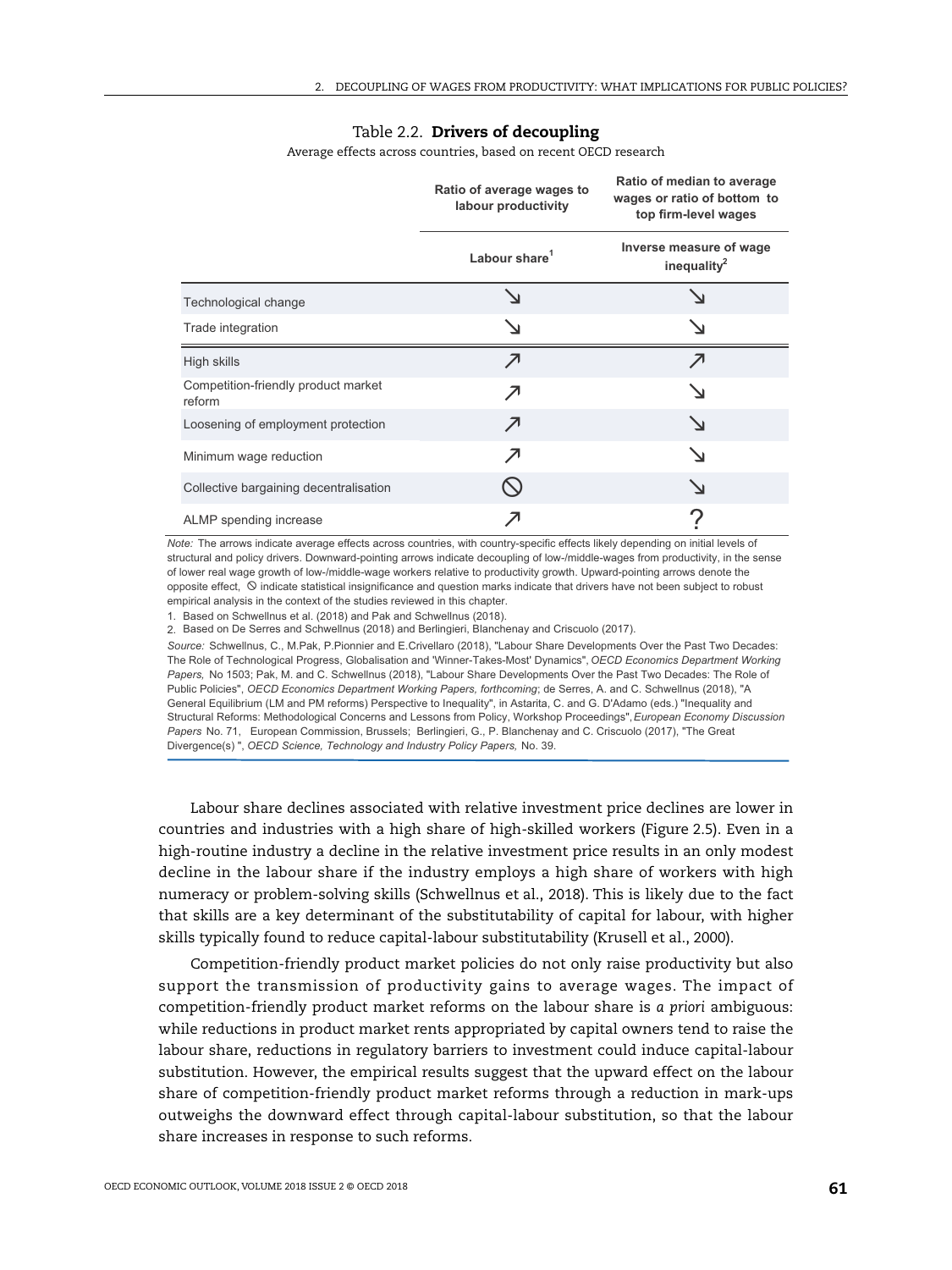



Change in the labour share in response to a 10% decrease in the relative investment price, percentage points

*Note:* Based on the industry-level result results for numeracy skills reported in Schwellnus et al. (2018). *Source:* [Schwellnus, C., M. Park, P. Pionnier and E. Crivellaro \(2018\), "Labour Share Developments Over the Past Two Decades: The Role of](http://dx.doi.org/10.1787/3eb9f9ed-en) [Technological Progress, Globalisation and "Winner-Takes-Most" Dynamics",](http://dx.doi.org/10.1787/3eb9f9ed-en) *OECD Economic Department Working Papers*, No. 1503, OECD Publishing, Paris.

1 2 *<http://dx.doi.org/10.1787/888933876252>*

While competition-friendly product market reforms may reduce rents appropriated by capital owners, they are also associated with an increase in between-firm wage dispersion (Berlingieri et al., 2017). This is consistent with previous studies suggesting that such reforms are associated with increases in wage inequality (Braconier and Ruiz-Valenzuela, 2014) and could reflect the fact that, prior to the reforms, workers at the bottom of the firm productivity and wage distribution are more likely to benefit from product market rents due to lack of competition than those at the top.

Labour market policies that strengthen the bargaining position of workers may raise wages, especially for lower-wage workers, but can have unintended side effects on the sharing of productivity gains. The strengthening of workers' bargaining positions tends to raise the labour share through higher wages, but in the medium term the increase in wages may lead to the substitution of capital for labour. If capital and labour are easily substitutable, the increase in labour productivity afforded by the increase in capital intensity may be larger than the initial increase in wages so that the labour share declines.

On average across countries, higher minimum wages and tighter employment protection tend to reduce the labour share in the medium term, but make the distribution of wages less unequal. In the medium term, capital-labour substitution in response to higher labour costs appears to more than offset the direct upward effects of higher wages on the labour share.<sup>10</sup> By contrast, higher minimum wages and tighter employment

<sup>10.</sup> In the short term, increases in minimum wages raise the labour share if the employment response is modest (Card and Krueger, 1994; Neumark et al., 2014), but in the medium term, which is the focus of the studies summarised in this chapter, the increase in minimum wages triggers capital-labour substitution (Lordan and Neumark, 2017). Based on a different country and time sample, Ciminelli et al. (2018) find that the direct positive effect of stricter employment protection on the labour share through higher wages more than offsets the negative effect through capitallabour substitution.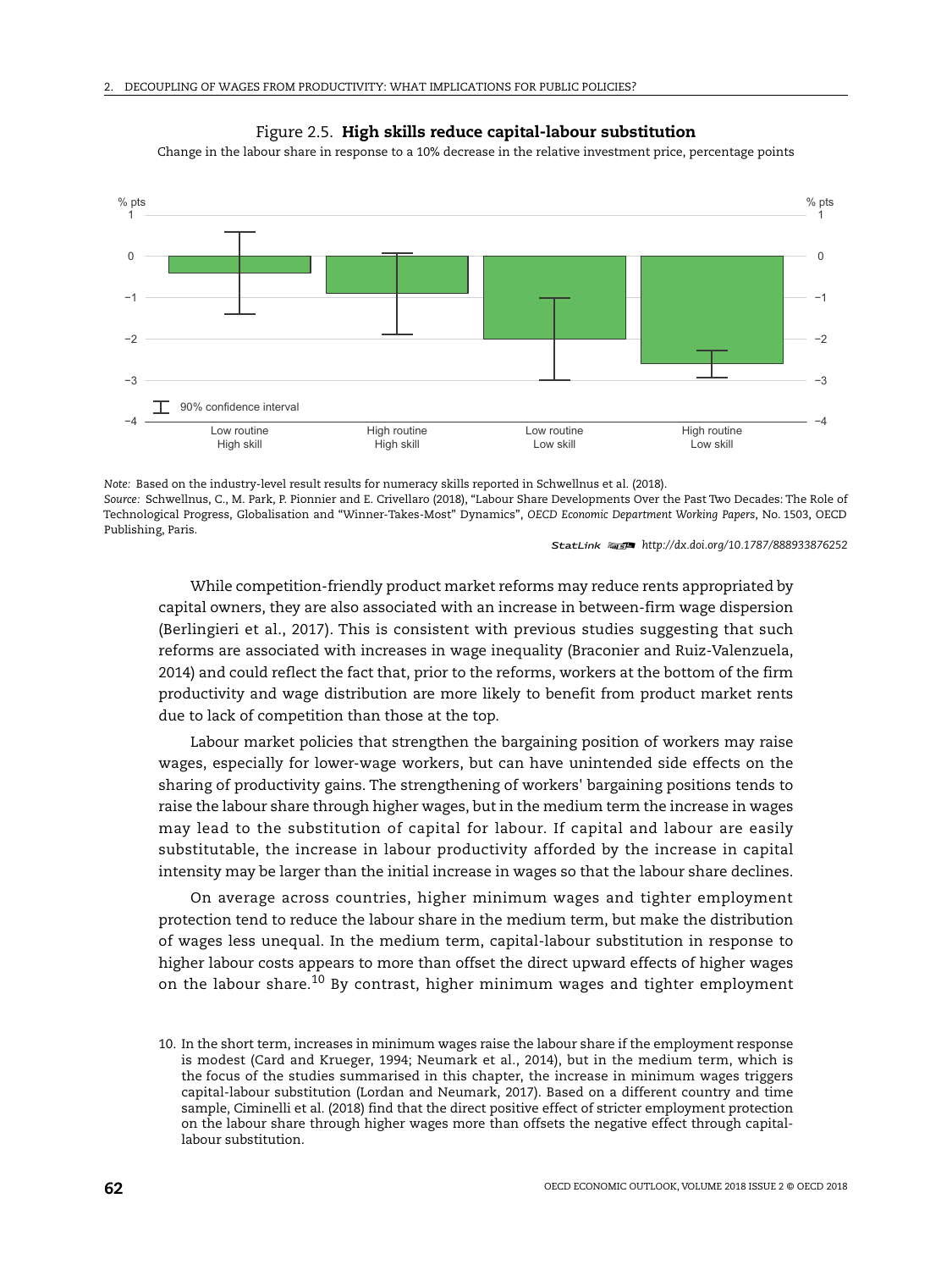protection can reduce the decoupling of real median wage growth from productivity growth by reducing wage dispersion between firms (Berlingieri et al., 2017). The overall impact on decoupling from raising minimum wages or tightening employment protection is likely to depend on their initial levels. Where initial levels of minimum wages are low and employment protection for some workers is weak, adverse effects on the broad sharing of productivity gains from capital-labour substitution may be more than offset by reductions in wage inequality.

Strengthening workers' bargaining positions through reviewing collective bargaining institutions can promote the transmission of productivity gains to wages. On average across countries, some degree of centralisation of collective bargaining does not appear to reduce the labour share and may reduce between-firm wage dispersion (Berlingieri et al.,  $2017$ ).<sup>11</sup> In contrast to minimum wages and employment protection rules which are often set at a single level across industries, centralised collective bargaining typically takes place at the industry level, which may allow workers to appropriate industry-specific rents with minimal impact on capital-labour substitution.

A downside of centralised collective bargaining is reduced flexibility in wage setting for individual firms, which may reduce long-run productivity growth. Indeed, the evidence suggests that more centralised bargaining is associated with a weaker link between productivity and wage dispersion, which could reduce workers' incentives to move to high-productivity firms (Berlingieri et al., 2017). Balancing the beneficial effects of more centralised collective bargaining on the sharing of productivity gains with possibly detrimental effects on long-run productivity growth will require combining centralised industry-level bargaining with some elements of decentralisation, for instance by providing the possibility of controlled opt-outs or allowing explicitly for further adaptation at the firm or individual levels (Carluccio et al., 2015; OECD, 2018).

Promoting the re-employment of workers who lose their jobs through active labour market policies can raise the labour share and support the transmission of productivity gains to wages. Recent OECD analysis suggests that active labour market policies that provide job search assistance to workers with relevant skills and provide training opportunities and work-experience programmes for the least employable promote the transmission of technology- and globalisation-driven productivity gains to wages (Schwellnus et al., 2018).

#### *References*

- [Acemoglu, D. and D. Autor \(2011\), "Skills, Tasks and Technologies: Implications for Employment and](http://dx.doi.org/10.1016/S0169-7218(11)02410-5) [Earnings", D. Carol and O. Ashenfelter \(eds.\),](http://dx.doi.org/10.1016/S0169-7218(11)02410-5) *Handbook of Labor Economics*, Vol. 4B, 1043-1171.
- [Acemoglu, D. and P. Restrepo \(2018\), "Artificial Intelligence, Automation and Work"](http://dx.doi.org/10.3386/w24196)*, NBER Working Paper*, No. 24196, National Bureau of Economic Research, Cambridge, MA.
- [Andrews, D., C. Criscuolo and P. Gal \(2016\), "The Best versus the Rest: The Global Productivity](http://dx.doi.org/10.1787/63629cc9-en) [Slowdown, Divergence across Firms and the Role of Public Policy"](http://dx.doi.org/10.1787/63629cc9-en)*, OECD Productivity Working Papers*, No. 5, OECD Publishing, Paris.
- [Autor, D., D. Dorn and G. Hanson \(2015\), "Untangling Trade and Technology: Evidence from Local](http://dx.doi.org/10.1111/ecoj.12245) [Labour Markets",](http://dx.doi.org/10.1111/ecoj.12245) *Economic Journal*, 125, 621-646.
- 11. The result that the centralisation of collective bargaining reduces wage inequality is consistent with evidence from other studies suggesting that it weakens the bargaining position of high-skilled workers (Dahl et al., 2013; Leonardi et al., 2015).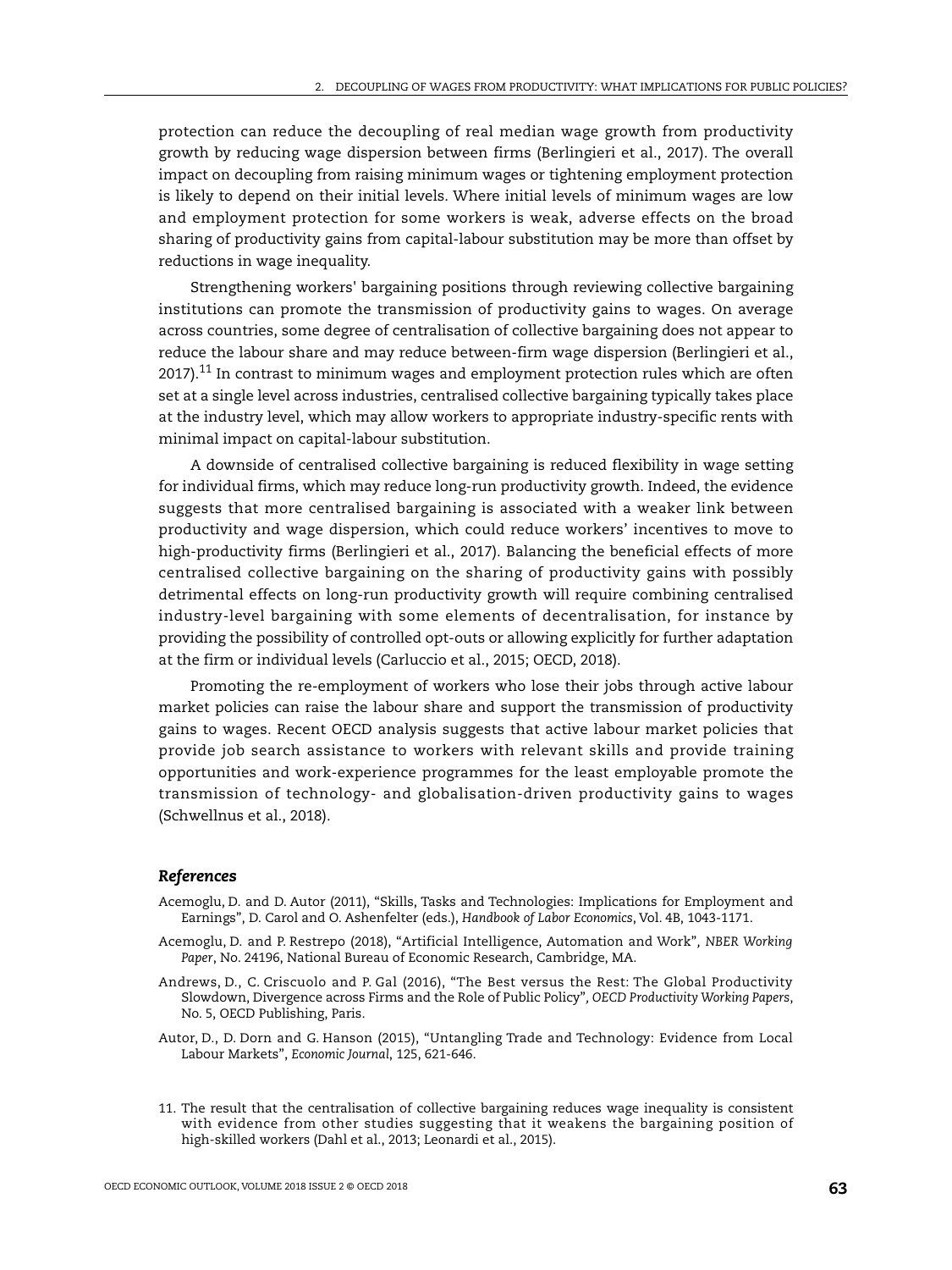- [Autor, D., D. Dorn and G. Hanson \(2016\), "The China Shock: Learning from Labor-Market Adjustment to](http://dx.doi.org/10.1146/annurev-economics-080315-015041) [Large Changes in Trade",](http://dx.doi.org/10.1146/annurev-economics-080315-015041) *Annual Review of Economics*, 8, 205-240.
- [Autor, D. et al. \(2017\), "Concentrating on the Fall of the Labor Share"](http://dx.doi.org/10.3386/w23108)*, NBER Working Paper*, No. 23108, National Bureau of Economic Research, Cambridge, MA.
- [Autor, D. and A. Salomons \(2018\), "Is Automation Labor-Displacing? Productivity Growth,](https://www.brookings.edu/wp-content/uploads/2018/03/1_autorsalomons.pdf) [Employment, and the Labor Share",](https://www.brookings.edu/wp-content/uploads/2018/03/1_autorsalomons.pdf) *Brookings Papers on Economic Activity Conference Drafts*.

[Bagger, J., K. Sørensen and R. Vejlin \(2013\), "Wage Sorting Trends",](http://dx.doi.org/10.1016/J.ECONLET.2012.09.021) *Economics Letters*, 118/1, 63-67.

- Bakhshi, H., N. Oulton and J. Thompson (2003), "Modelling Investment When Relative Prices are Trending: Theory and Evidence for the United Kingdom"*, Bank of England Working Papers*, No. 189.
- [Barth, E. et al. \(2016\), "It's Where You Work: Increases in the Dispersion of Earnings Across](http://dx.doi.org/10.1086/684045) [Establishments and Individuals in the United States",](http://dx.doi.org/10.1086/684045) *Journal of Labor Economics*, 34/S2, S67-S97.
- [Baumgarten, D., G. Felbermayr and S. Lehwald \(2016\), "Dissecting Between-Plant and Within-Plant](https://www.cesifo-group.de/DocDL/wp-2016-216-baumgarten-felbermayr-lehwald-wage-dispersion.pdf) [Wage Dispersion: Evidence from Germany"](https://www.cesifo-group.de/DocDL/wp-2016-216-baumgarten-felbermayr-lehwald-wage-dispersion.pdf)*, Ifo Working Paper*, No. 216, Ifo Institute – Leibniz Institute for Economic Research at the University of Munich.
- [Berlingieri, G., P. Blanchenay and C. Criscuolo \(2017\), "The Great Divergence\(s\)"](http://dx.doi.org/10.1787/953f3853-en)*, OECD Science, Technology and Industry Policy Papers*, No. 39, OECD Publishing, Paris.
- [Bivens, J. and L. Mishel \(2015\), "Understanding the Historic Divergence Between Productivity and a](https://www.epi.org/publication/understanding-the-historic-divergence-between-productivity-and-a-typical-workers-pay-why-it-matters-and-why-its-real/) [Typical Worker's Pay: Why It Matters and Why It's Real"](https://www.epi.org/publication/understanding-the-historic-divergence-between-productivity-and-a-typical-workers-pay-why-it-matters-and-why-its-real/)*, Briefing Paper*, No. 406, Economic Policy Institute.
- [Bloom, N., M. Draca and J. van Reenen \(2016\), "Trade Induced Technical Change? The Impact of](http://dx.doi.org/10.1093/restud/rdv039) [Chinese Imports on Innovation, IT and Productivity",](http://dx.doi.org/10.1093/restud/rdv039) *Review of Economic Studies*, 83/1, 87-117.
- [Braconier, H. and J. Ruiz-Valenzuela \(2014\), "Gross Earning Inequalities in OECD Countries and Major](http://dx.doi.org/10.1787/5jz123k7s8bv-en) [Non-Member Economies: Determinants and Future Scenarios"](http://dx.doi.org/10.1787/5jz123k7s8bv-en)*, OECD Economics Department Working Papers*, No. 1139, OECD Publishing, Paris.
- [Bridgman, B. \(2014\), "Is Labor's Loss Capital's Gain? Gross versus Net Labor Shares", Bureau of](https://www.bea.gov/system/files/papers/WP2014-10.pdf) Economic Analysis.
- [Calligaris, S., C. Criscuolo and L. Marcolin \(2018\), "Mark-ups in the Digital Era"](http://dx.doi.org/10.1787/4efe2d25-en)*, OECD Science, Technology and Industry Working Papers*, No. 2018/10, OECD Publishing, Paris.
- [Card, D., A. Cardoso and P. Kline \(2016\), "Bargaining, Sorting, and the Gender Wage Gap: Quantifying](http://dx.doi.org/10.1093/qje/qjv038) [the Impact of Firms on the Relative Pay of Women",](http://dx.doi.org/10.1093/qje/qjv038) *Quarterly Journal of Economics*, 131/2, 633-686.
- [Card, D., F. Devicienti and A. Maida \(2014\), "Rent-sharing, Holdup, and Wages: Evidence from Matched](http://dx.doi.org/10.1093/restud/rdt030) [Panel Data",](http://dx.doi.org/10.1093/restud/rdt030) *Review of Economic Studies*, 81/1, 84-111.
- [Card, D., J. Heining and P. Kline \(2013\), "Workplace Heterogeneity and the Rise of West German Wage](http://dx.doi.org/10.1093/qje/qjt006) [Inequality",](http://dx.doi.org/10.1093/qje/qjt006) *Quarterly Journal of Economics*, 128/3, 967-1015.
- [Card, D. and A. Krueger \(1994\), "Minimum Wages and Employment: A Case Study of the Fast-Food](http://links.jstor.org/sici?sici=0002-8282%28199409%2984%3A4%3C772%3AMWAEAC%3E2.0.CO%3B2-O) [Industry in New Jersey and Pennsylvania",](http://links.jstor.org/sici?sici=0002-8282%28199409%2984%3A4%3C772%3AMWAEAC%3E2.0.CO%3B2-O) *American Economic Review*, 84/4, 772-793.
- [Carluccio, J., D. Fougère and E. Gautier \(2015\), "Trade, Wages and Collective Bargaining: Evidence from](http://dx.doi.org/10.1111/ecoj.12262) [France",](http://dx.doi.org/10.1111/ecoj.12262) *Economic Journal*, 125/584, 803-837.
- [Chirinko, R. \(2008\), "The Long and Short of It",](http://dx.doi.org/10.1016/j.jmacro.2007.10.010) *Journal of Macroeconomics*, 30/2, 671-686.
- [Cho, T., S. Hwang and P. Schreyer \(2017\), "Has the Labour Share Declined?: It Depends"](http://dx.doi.org/10.1787/2dcfc715-en)*, OECD Statistics Working Papers*, No. 2017/1, OECD Publishing, Paris.
- [Ciminelli, G., R. Duval and D. Furceri \(2018\), "Employment Protection Deregulation and Labor Shares in](http://www.imf.org/en/Publications/WP/Issues/2018/08/16/Employment-Protection-Deregulation-and-Labor-Shares-in-Advanced-Economies-46074?cid=em-COM-123-37605) [Advanced Economies"](http://www.imf.org/en/Publications/WP/Issues/2018/08/16/Employment-Protection-Deregulation-and-Labor-Shares-in-Advanced-Economies-46074?cid=em-COM-123-37605)*, IMF Working Paper No. 18/186*, International Monetary Fund, Washington D.C.
- [Dahl, C., D. le Maire and J. Munch \(2013\), "Wage Dispersion and Decentralization of Wage Bargaining",](http://dx.doi.org/10.1086/669339) *Journal of Labor Economics*, 31/3, 501-533.
- [De Serres, A. and C. Schwellnus \(2018\), "A General Equilibrium \(LM and PM reforms\) Perspective to](https://ec.europa.eu/info/sites/info/files/economy-finance/dp071_en.pdf) [Inequality", in C. Astarita and G. D'Adamo \(eds.\),](https://ec.europa.eu/info/sites/info/files/economy-finance/dp071_en.pdf) *Inequality and Structural Reforms: Methodological Concerns and Lessons from Policy. Workshop Proceedings, European Economy Discussion Papers No. 71*, European Commission, Brussels.
- [Dunne, T. et al. \(2004\), "Wage and Productivity Dispersion in United States Manufacturing: The Role of](http://www.jstor.org/stable/3653629) [Computer Investment of the Census",](http://www.jstor.org/stable/3653629) *Journal of Labor Economics*, 22/2, 397-429.